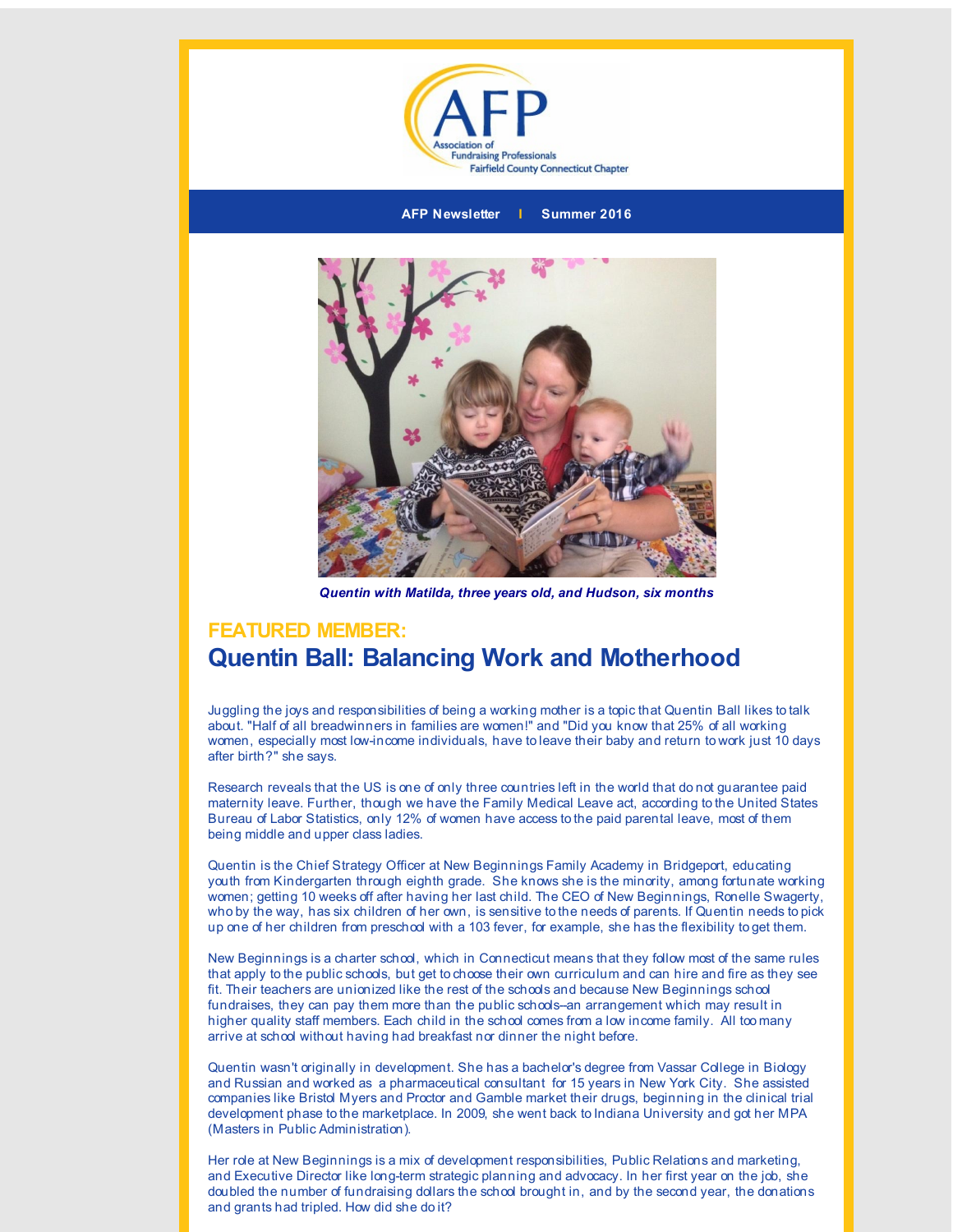1. Quentin collaborated with the Board to identify new prospective donors among their social circles and then cultivated them. Then, she worked with the Development Committee to bring on more Board members with the ability to "give (money) or get (prospects)." Finally she challenged a board member to offer the organization a \$20,000 gift if the rest of the members could bring in 50 new donors--and explained that it was acceptable to bring on those who could just give small quantities like \$50. Quentin then stewarded these new prospects into major donors.

2. She worked with the development committee to escalate the volunteer program by five times its previous size and transitioned some new volunteers into donors. The school values having volunteers in the classrooms and there are many opportunities. Volunteers read to younger kids, help judge the annual science fair, and participate in a mentoring program. Quentin fostered a partnerships with the Starwood Corporation's volunteers in which the various departments such as finance, IT and Human Resources come to the school and tell the children about their jobs and the children get to ask questions. Recently, the Starwood design group talked to the youth about their architectural jobs and what it is like to create large luxury hotels around the world. (Several of the children wanted to know, foremost, if they could have pizza delivered inside the resort hotels.)

Through expansion of these efforts, New Beginnings got 79 new donors last year.

3. Quentin asked and was given approval to hire a part time Development Associate and a full time Grant Writer, who doubled the grant dollars compared to the prior year.

New Beginnings has a waiting list of over 500 families. The school and its founder, Southport businessman Jon Dawson, and staff have accomplished some pretty amazing feats. Here are some facts from last year.

- Academics The percentage of students who were Kindergarten ready was 60% for those who spent one year of Pre-Kindergarten at New Beginning Family Academy versus 30% for those who were not enrolled in Pre-Kindergarten at the school.
- High school 91% of the last graduating class attended a competitive high school such as Fairfield Prep or Greens Farms Academy.
- Comparison on the state assessment (SBAC) administered for the first time last year, New Beginnings Family Academy outperformed Bridgeport Pubic Schools at every grade level on every subject including Math, ELA (English), and Science. In some cases such as ELA in our upper grades, the school outperformed the state of Connecticut at large, which has many privileged high income children.



New Beginnings Academy's high level of quality is attributed to the fact that the school day is two hours longer than the Bridgeport public school day for half of its children and four hours longer for the other half who attend the in house after school program. New Beginnings is also committed to art, music, library media and sports. Each day a child will have at least one art enrichment activity. The staff also has a focus on kindness and you can feel it as you walk through the halls. Another visible difference is that children are allowed to be children. They can be seen engaged in drumming sessions in one classroom and taking a dancing break in another. "We nurture self-esteem in our kids and we kind of like it when they talk back a little." says Quentin . Continuous Quality Improvement too is one of their main values of the organization. "Everyone is expected to excel. Teachers are not allowed to be on cell phones in classrooms, for example, and we use a lot of data to inform our decisions regarding: our relationship with parent; children's behavior expectations; academic standards and curriculum; alumni relations; fundraising; and, the organizational direction," she continues. "The school actually has a full time data specialist on staff."

Everything New Beginnings does and accomplishes is on behalf of the children, and the fathers and mothers it serves. Suburbanstats.org reports that there are twice as many families headed by women in Bridgeport compared to two parent units. This means that half of all the families that New Beginnings serves are headed by single women householders, among whom, almost all live in poverty.

In terms of being a working mother, Quentin's husband is supportive, like her workplace. The day that I interviewed her, he was at home with one of their sick children and had volunteered to do so. He splits the household duties and soothes their little ones when they wake with nightmares in the middle of the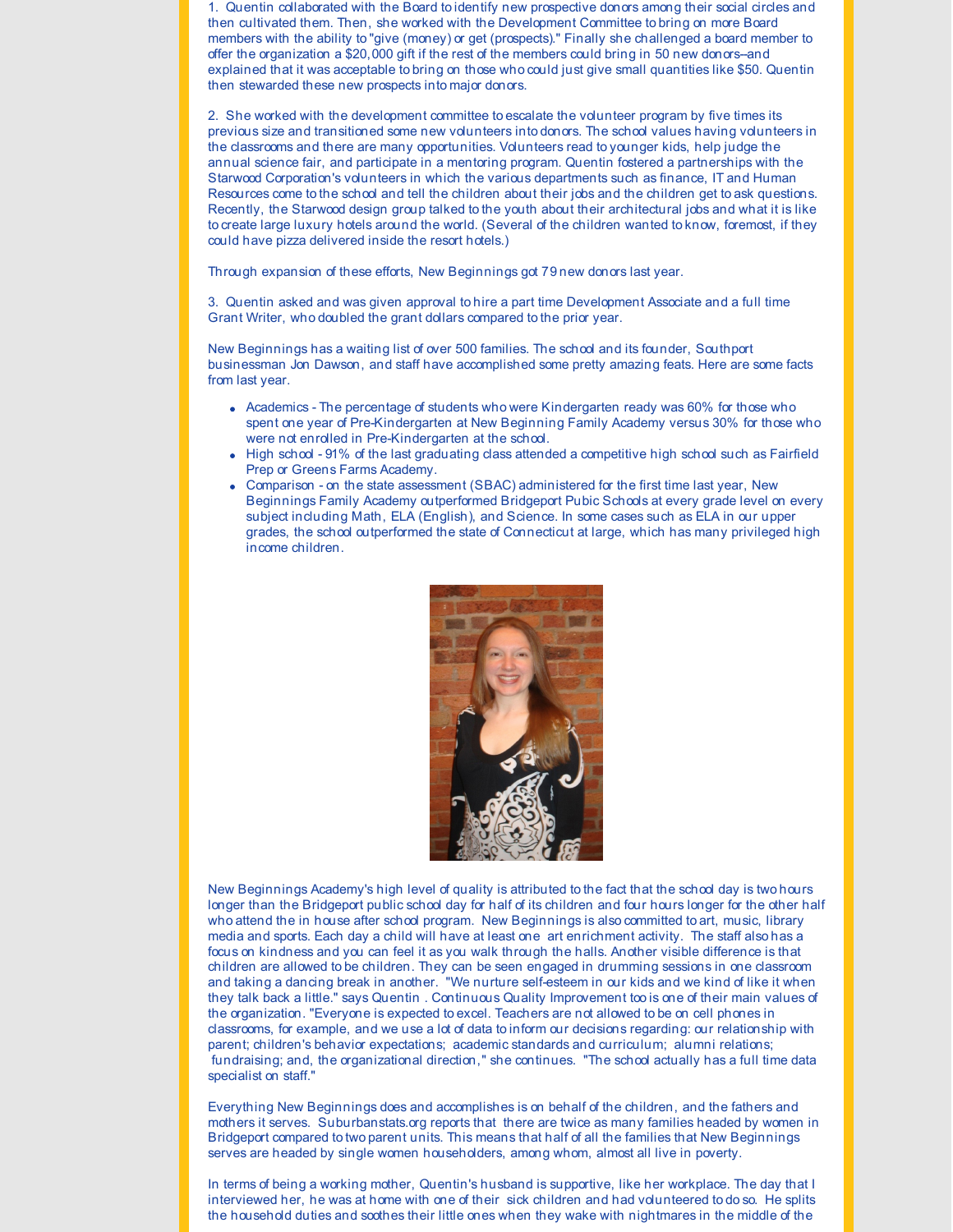night. "He does laundry and I do the dishes. He drops the kids off and I pick them up. We both make dinner," remarks Quentin. This is in stark contrast to most households where women on average spend two hours and thirteen minutes on chores daily compared with one hour and twenty-one minutes for men, according to the most recent Bureau of Labor Statistics data. This data relates to households in which there are two full time working parents and essentially takes note that women are still doing more than half of the housework. Quentin, like so many others, has a dream that, someday, all marriages will be as efficient as hers. She also has high hope that paid maternity leave will be the standard --for the benefit of all women who work, and their families.

*By Anne Tack*

### **Photos**



*AFP CFRE Review Course headed by Trenton Wright, CFRE, (far left) of the AFP Connecticut chapter and Lisa Ferraro, CFRE, of the AFP-Fairfield County chapter (far right)*



**AFP Fairfield County chapter members at AFP Fundraising Day in New York City with Keynote Speaker, Rev. Dr. Calvin O. Butts III (middle), President of SUNY College at Old Westbury and Pastor at Abyssinian Baptist Church**

### *New* **Members**

**Marianne Delaney** *Director of Development* **Person-to-Person**

**Alyson Redner**

**Casey Simmons**